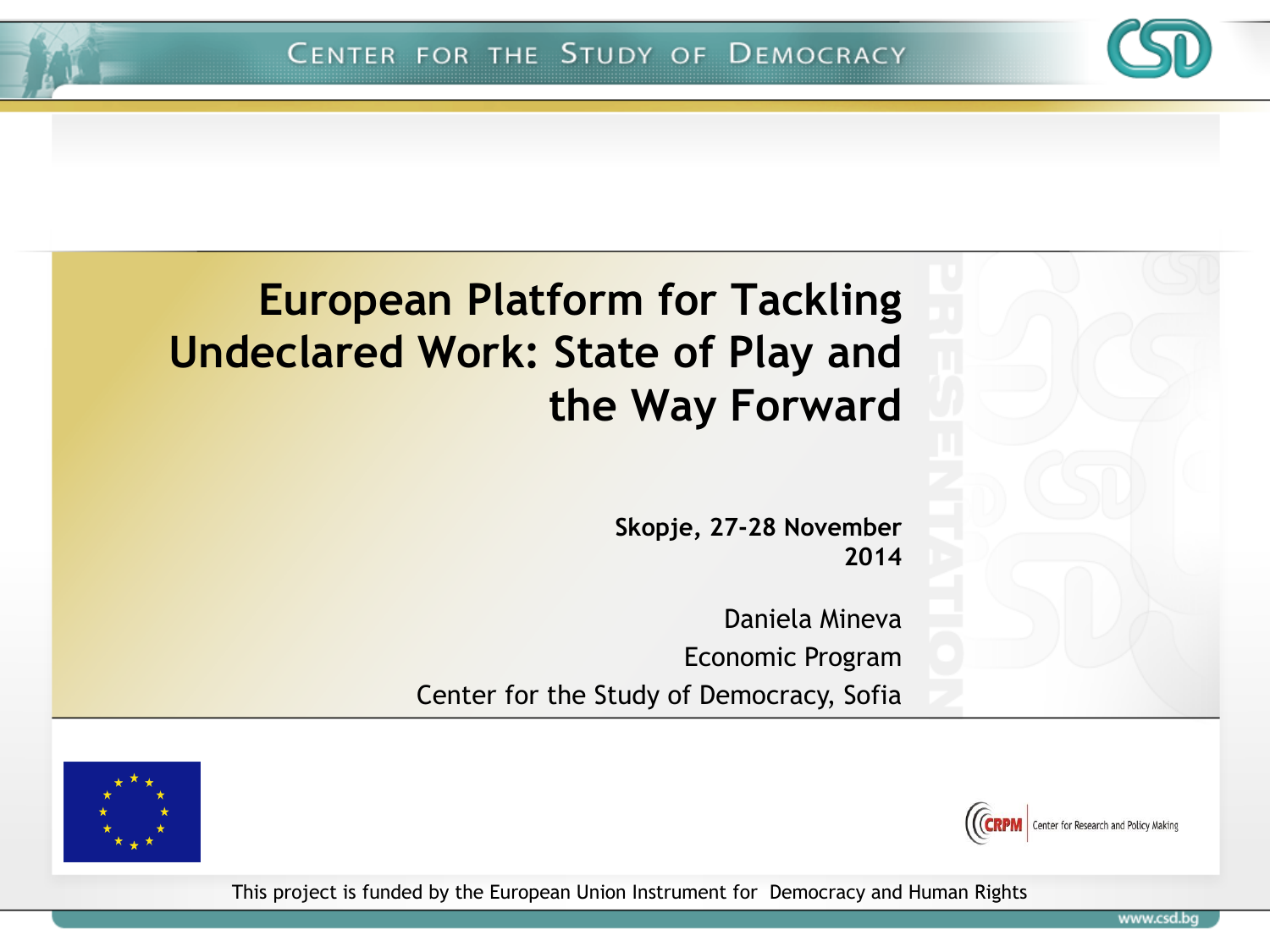

#### **Background**

- Commission Communication of 24 October 2007 entitled "Stepping up the fight against undeclared work", defines **undeclared work** as "any paid activities that are lawful as regards their nature but not declared to public authorities, taking into account differences in the regulatory systems of the Member States", thus excluding all illegal activities.
- Currently a topic under discussion at the Employment Council, which gathered Labour Ministers on **16 October 2014**, is the "Decision of the European Parliament and the Council on establishing a European Platform to enhance cooperation in the prevention and deterrence of undeclared work".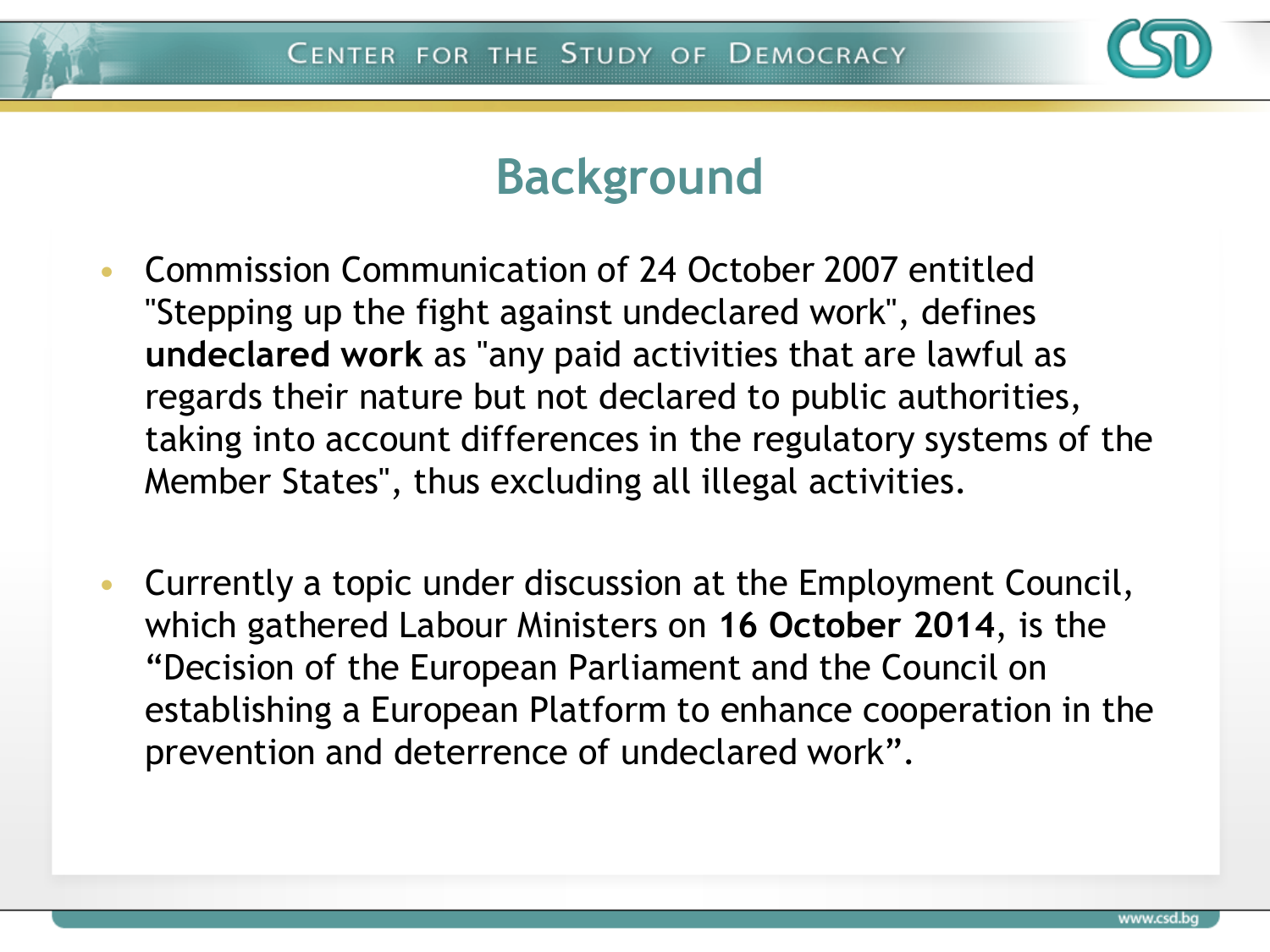

#### **Specifics of the Undeclared Work**



Risk of poorer working conditions

Health and safety obligations are often neglected

Risk to the employment rights, such as the right to paid annual leave and limits to working time

Workers might not have a right to redundancy payments and unemployment benefits

Training needs are ignored

Access to healthcare is limited as no healthcare contributions have been paid, resulting in higher medical costs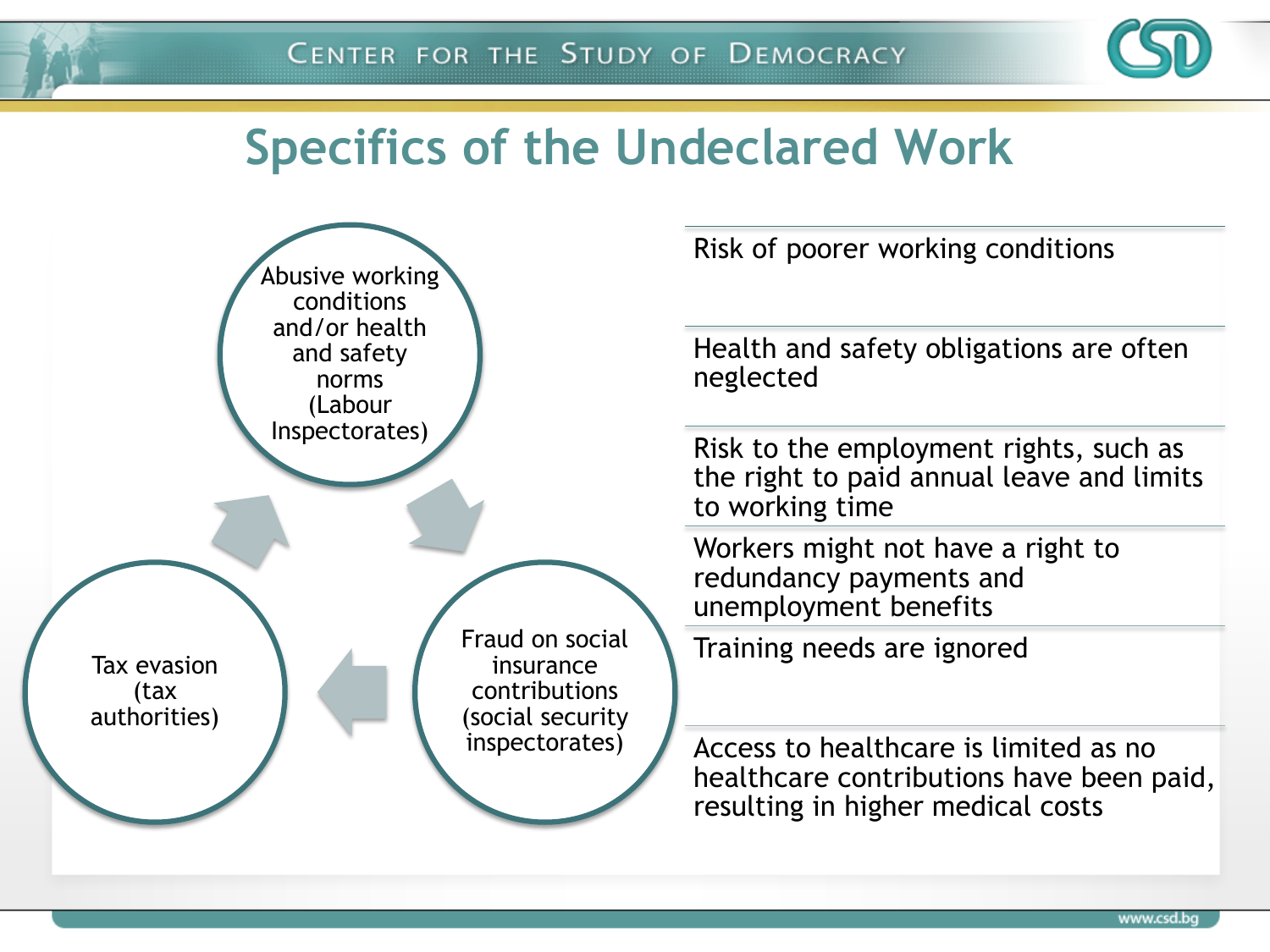

# **Eurobarometer (March 2014, 28 countries)**

- 11% admit that they have bought goods or services involving undeclared work in the previous year, while 4% admit to have carried out undeclared paid activities.
- 60% indicate lower prices as the main reason for purchasing undeclared goods or services, and 22% mention doing favours to friends.
- 50% mention the benefits to both parties as the main reasons for working on an undeclared basis, 21% mention the difficulty to find a regular job, 16% the perception of taxes being too high, and 15% the absence of other income.
- Average of €200 spent on undeclared goods or services and €300 earned by those carrying out undeclared work.
- The proportion of annual income received as 'envelope wages' is highest in Southern Europe (69%), followed by Eastern and Central Europe (29%), and Nordic countries register lower levels (17% and 7% respectively).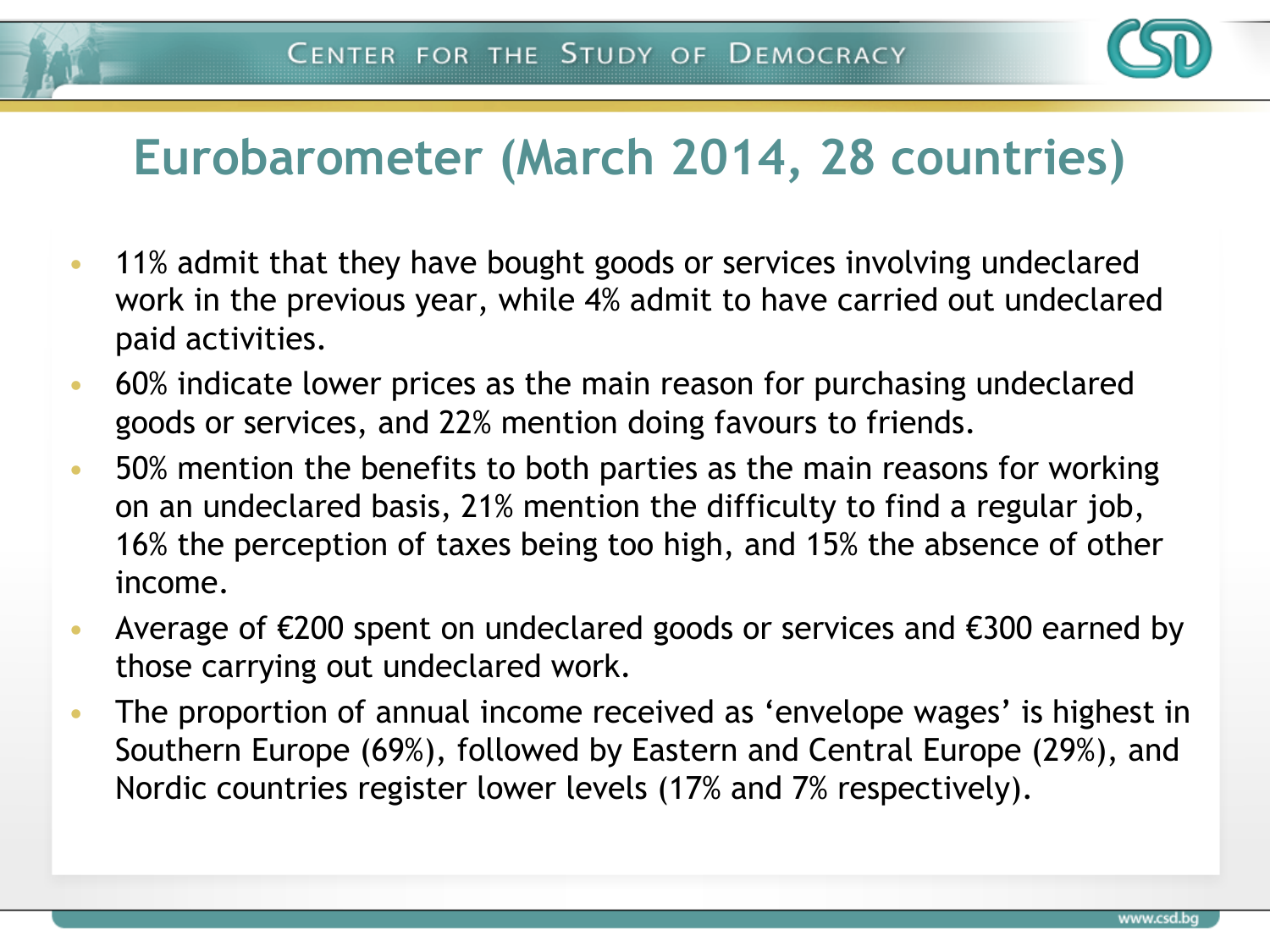

# **Political and Strategic Context**

- **Since 2001**, the undeclared work has been integrated in the European Employment Strategy. **After the economic and social crisis** undeclared work is high on the EU policy agenda aimed at improving job creation, job quality and fiscal consolidation.
- **Europe 2020 Strategy** for smart, sustainable and inclusive growth sets target of 75% of 20-64 year olds in employment by 2020. **EC Flagship Initiative "An agenda for new skills and jobs" (2010):** key action no 13 is promotion of job creation.
- **The Employment Package (April 2012**) includes actions for Europe 2020 and highlights the need for cooperation between MS in transforming informal work into regular employment.
- **EC communication "Towards a job-rich recovery" (**18 April 2012**):** there is need for launch of consultations on setting up an "*EU - level platform between labour inspectorates and other enforcement bodies* to combat undeclared work, aimed at improving cooperation, sharing best practices and identifying common principles for inspections".
- **European Parliament,** Resolution of 14 January 2014: need for stronger cooperation and reinforcement of labour inspectorates to fight undeclared work.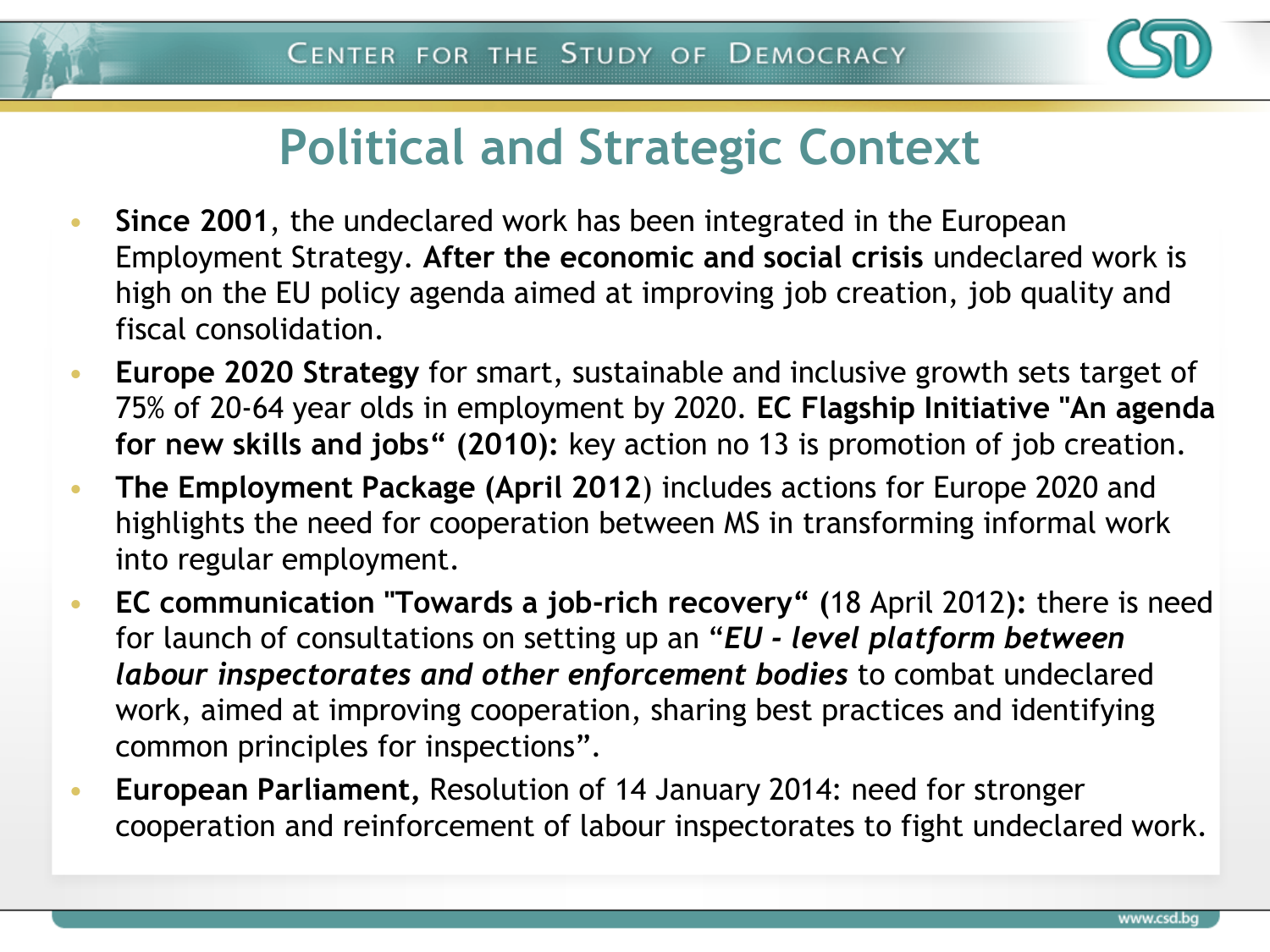

# **Stepping up the Fight against Undeclared Work**

- There is wide scope for sector-specific approaches to transform undeclared work into regular work (hotels and restaurants, agriculture, home services);
- The Community acquis on the free movement of workers should be generally enforced and facilitated;
- The possibilities of e-government, on-line registration and exchange of information between administrative databases should be further exploited.
- The institutional framework for cross-border movements of workers needs continuing adaptation to the growing complexity of cross-border business.

Points to watch include:

- (i) the taxation of overtime
- (ii) the respect of minimum wages or wages set by collective agreements and their possible role as levels of reference for envelope wages
- (iii) tax distortions between the status of employee and self-employed
- (iv) the reduction of taxation on low productivity jobs

Source: Communication from the Commission to the Council, the European Parliament, the European Economic and Social Committee and the Committee of the Regions (COM/2007/0628 final - Brussels, 24.10.2007)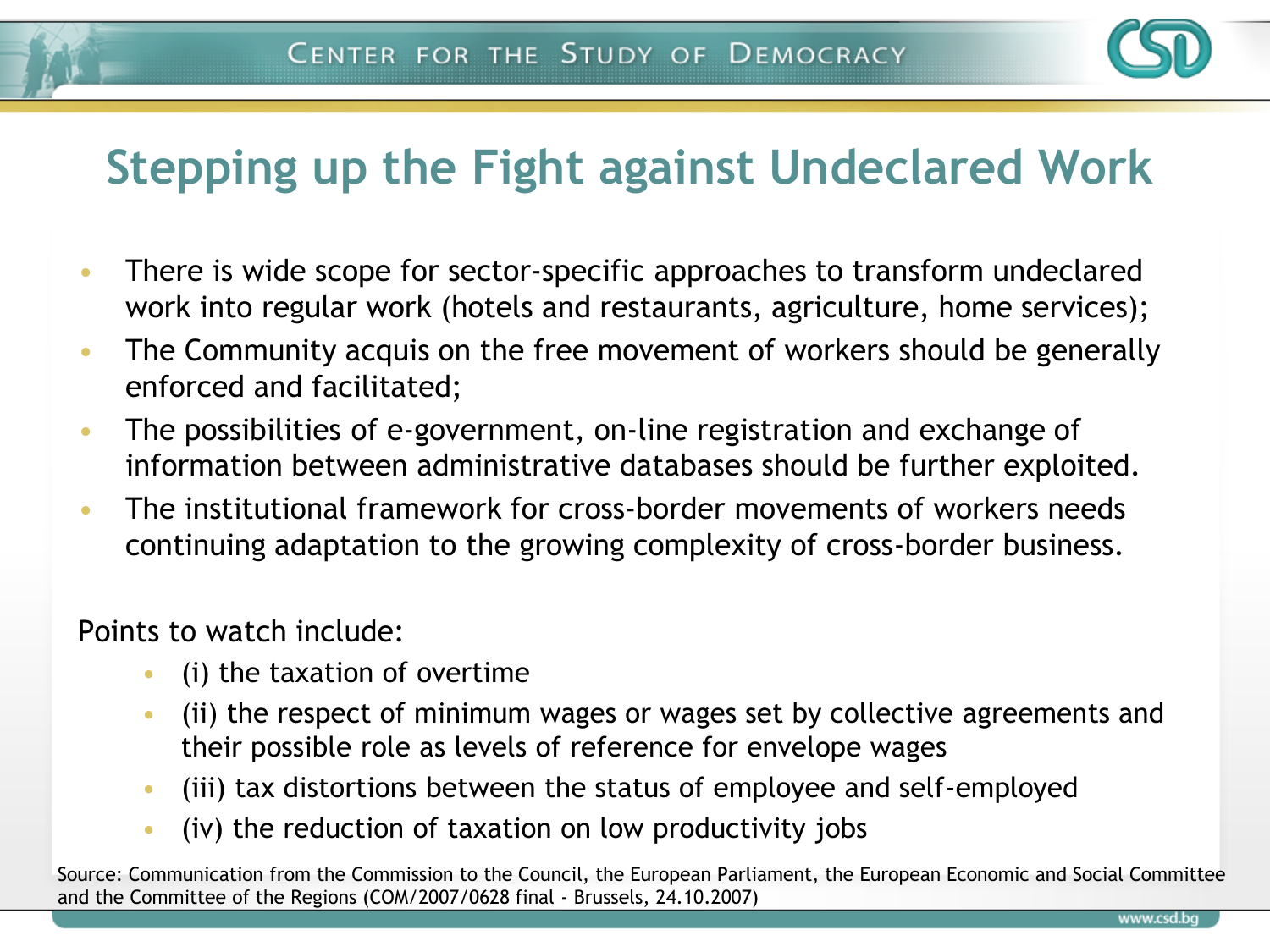

# **On the Road to Establishing the Platform**

- EC consultations held with EU-level representatives of employers and employees on possible future EU measures to increase cooperation between national enforcement authorities (IP/13/650)(2 stages: mid-2013 and beginning of 2014).
- On 10 April 2014, the Council received the Commission's proposal on establishing a European Platform to enhance cooperation in the prevention and deterrence of undeclared work (IP/14/387, MEMO/14/271, MEMO/14/272).
- On 19 June 2014 the Hellenic Presidency presented a progress report to the Employment, Social Policy, Health and Consumer Affairs Council (EPSCO).
- During the Italian Presidency in 2014, the Social Questions Working Party continued the work on the draft Directive in two meetings.
- On 16 October 2014 the Employment, Social Policy, Health and Consumer Affairs Council (EPSCO) agreed on the general approach on a decision establishing the Platform.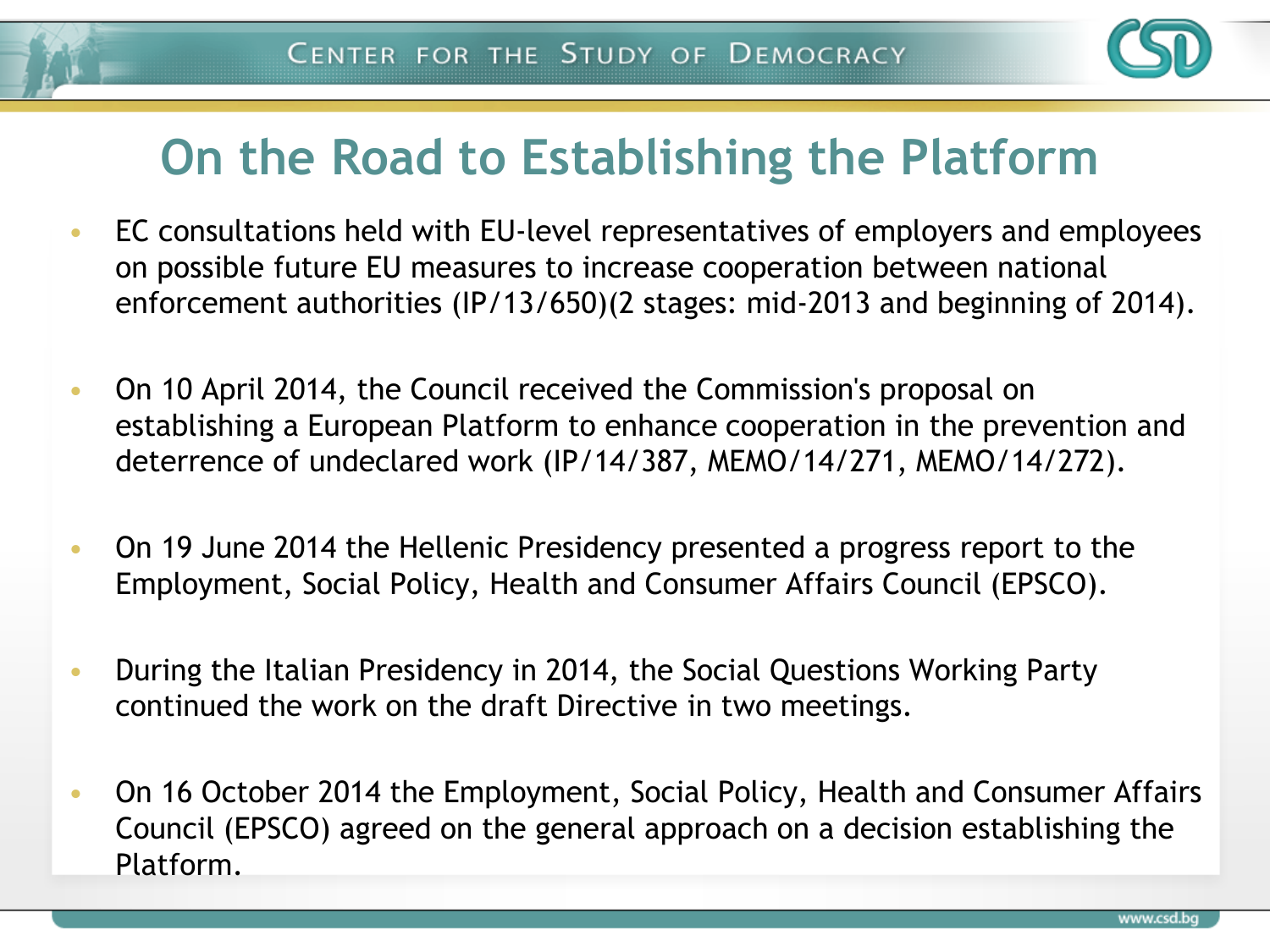

### **Objectives of the Initiative**

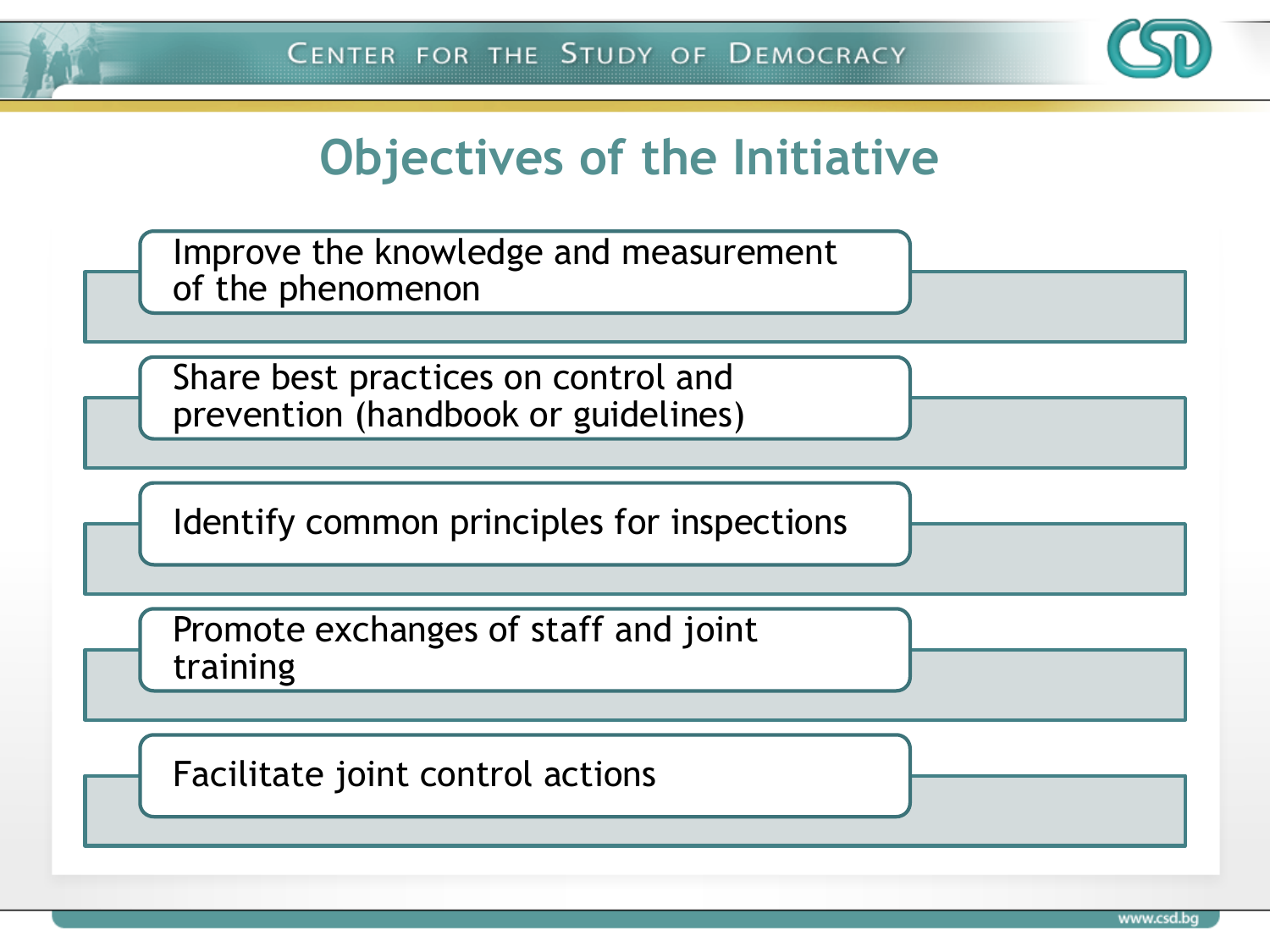

### **Initiatives Foreseen in the General Approach**

| Common concepts,<br>evidence-based<br>measurement tools and<br>promotion of comparative<br>analysis and relevant<br>methodological<br>instruments.       | Analysis of effectiveness of<br>different policy measures.                                                                                                                           | Knowledge bank of<br>different<br>practices/measures,<br>including bilateral or<br>multilateral agreements.                                                            |
|----------------------------------------------------------------------------------------------------------------------------------------------------------|--------------------------------------------------------------------------------------------------------------------------------------------------------------------------------------|------------------------------------------------------------------------------------------------------------------------------------------------------------------------|
|                                                                                                                                                          |                                                                                                                                                                                      |                                                                                                                                                                        |
| Non-binding tools such as<br>guidelines for enforcement,<br>handbooks of good practice<br>and principles of<br>inspections to tackle<br>undeclared work. | Increasing MS technical<br>capacity to tackle cross-<br>border aspects of<br>undeclared work through<br>innovative approaches,<br>such as exchange of staff<br>and joint activities. | Improve data sharing and<br>use of the Internal Market<br>Information System (IMI)<br>and the Electronic<br><b>Exchange of Social Security</b><br>Information (EESSI). |
|                                                                                                                                                          |                                                                                                                                                                                      |                                                                                                                                                                        |
| Develop training capacity<br>for relevant authorities and<br>carry out joint trainings.                                                                  | Peer reviews on Member<br>States' progress in fighting<br>undeclared work.                                                                                                           | Increase awareness by<br>common activities such as<br>European Campaigns and<br>coordinating regional or<br>Union-wide strategies, incl.<br>sectoral approaches.       |

Source: Council of the European Union, Proposal for a Decision of the European parliament, 6 October 2014

www.csd.bq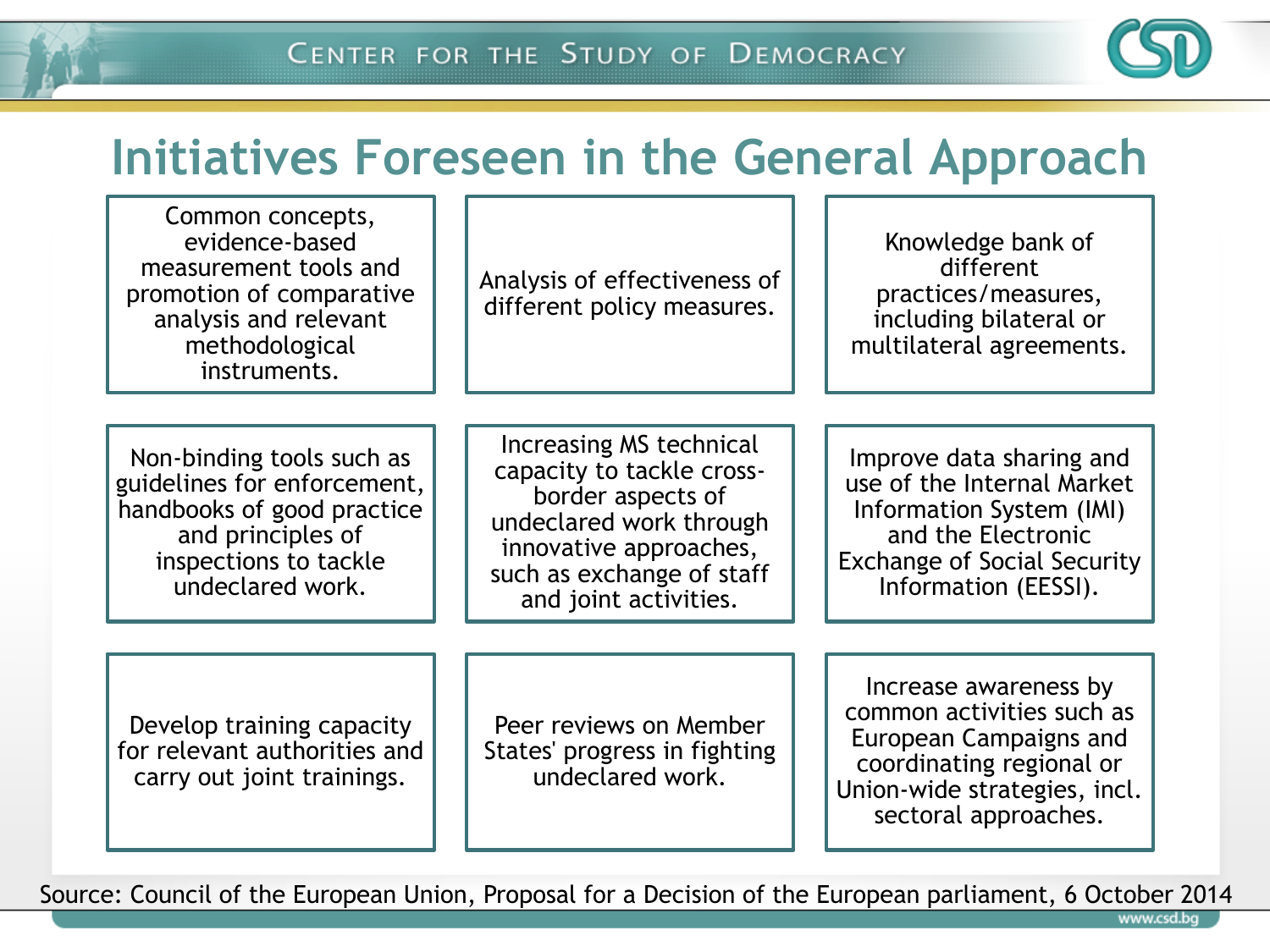

www.csd.bq

# **Specific activities that can be usefully pursued by the European platform**

| Activity that should be pursued by platform UDW                                       | Agree |  |  |  |
|---------------------------------------------------------------------------------------|-------|--|--|--|
| Develop 'knowledge bank' of best practice                                             | 63%   |  |  |  |
| Exchange strategic (non-personal) data, such as technical expertise and               | 58%   |  |  |  |
| experiences via meetings, annual technical workshops                                  |       |  |  |  |
| Cooperation on cross-border operations (e.g., campaigns)                              |       |  |  |  |
| Exchange operational (personal) data                                                  | 44%   |  |  |  |
| Joint inspections                                                                     | 40%   |  |  |  |
| Provide expert advice on EU legislation & decisions                                   |       |  |  |  |
| Create common data-holding facility/information hubs                                  | 35%   |  |  |  |
| International training function (e.g., educational facility, joint training, training | 35%   |  |  |  |
| programmes)                                                                           |       |  |  |  |
| Provide in-country training programmes                                                | 32%   |  |  |  |
| International cooperation with wider non-Member States                                | 30%   |  |  |  |
| Provision of research & evaluation capability (e.g., expertise on cross-border        | 28%   |  |  |  |
| issues; policy transferability)                                                       |       |  |  |  |
| Coordinate development of common strategy                                             | 28%   |  |  |  |

Source: Preliminary results from interviews of 57 European cooperations, CSD and Regioplan, 4 May 2010, Sofia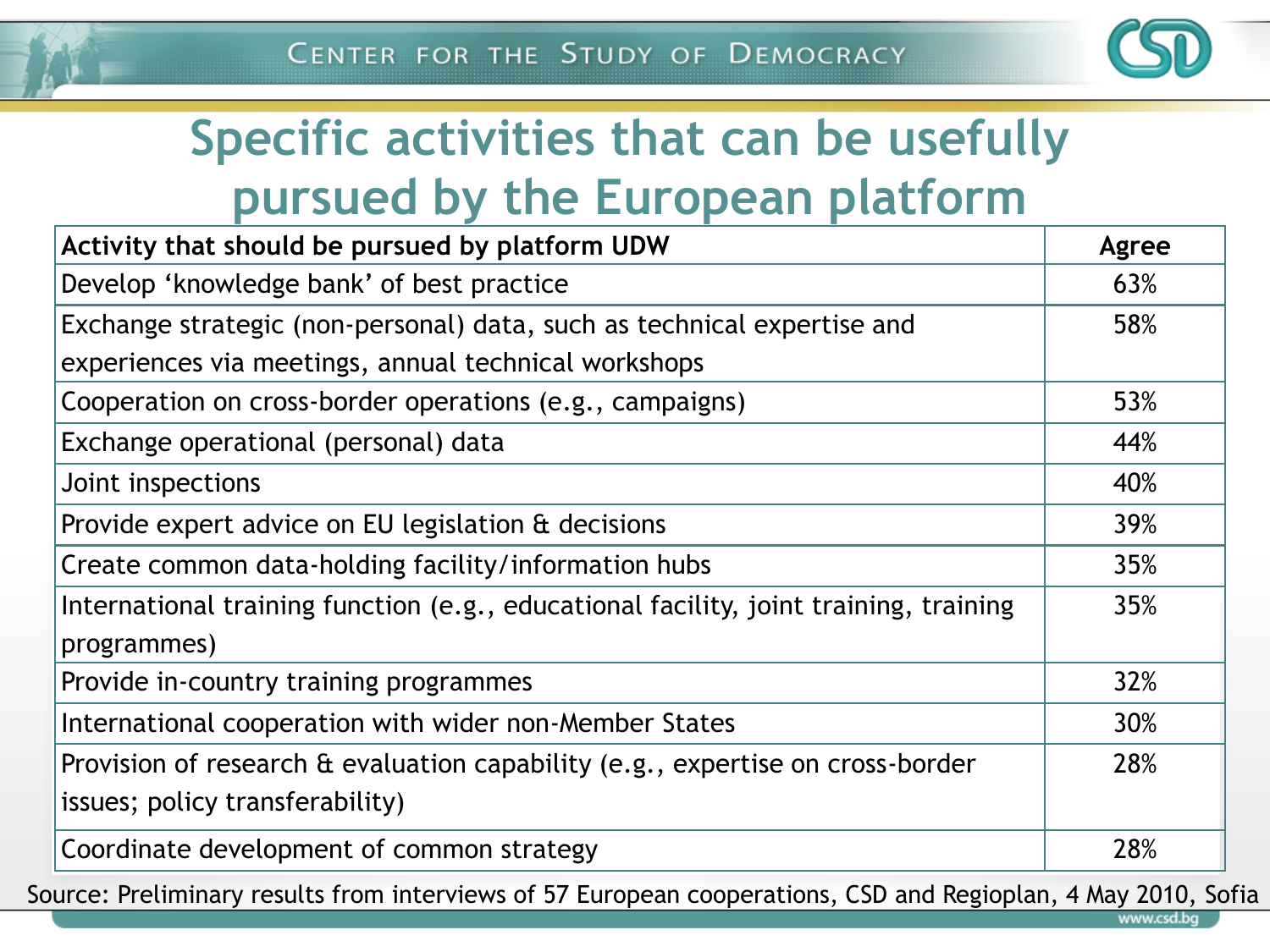

# **General Approach on the EU Platform Against Undeclared Work**

- Mandatory participation of all Member States (power to decide on their level of involvement and actions)
- Work on the basis of two-year work programmes
- Tasks related to labour law, labour inspections, health and safety, social security, tax and migration
- The Platform should not prevent the application of bilateral and multilateral agreements.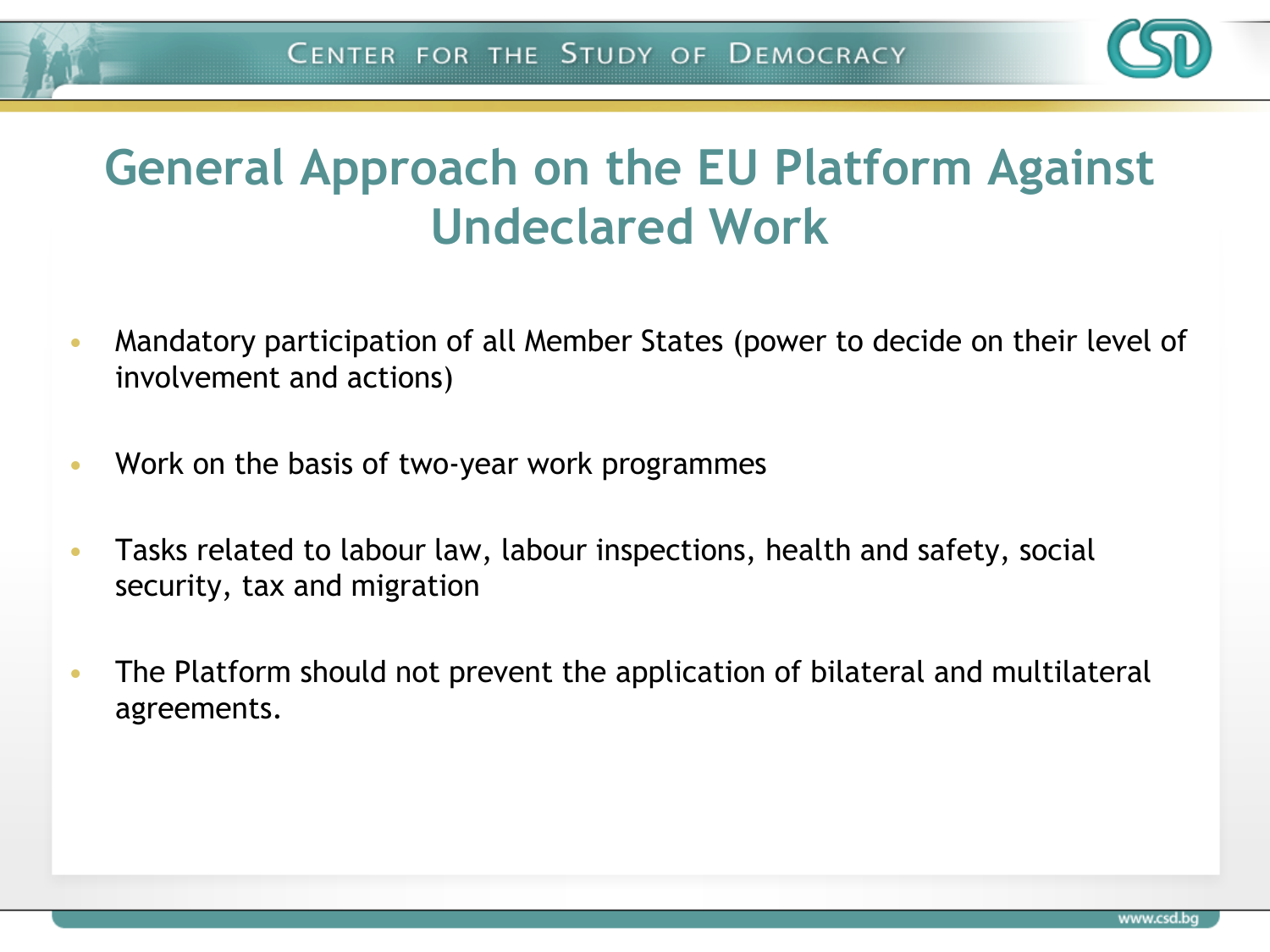

# **General Approach on the EU Platform Against Undeclared Work**

- The actions of the Platform could take the form of: joint trainings, peer reviews and data sharing; European campaigns or common strategies; innovative approaches of cross-border cooperation.
- Main actors: labour inspectorates, social security inspectorates and tax authorities. Member States remain competent to decide which authorities will represent them.
- 'Single point of contact' in each Member State (participates in the plenary meetings of the Platform) and working groups to examine specific issues
- The Platform and its initiatives should be funded through the PROGRESS axis of the programme for Employment and Social Innovation (EaSI).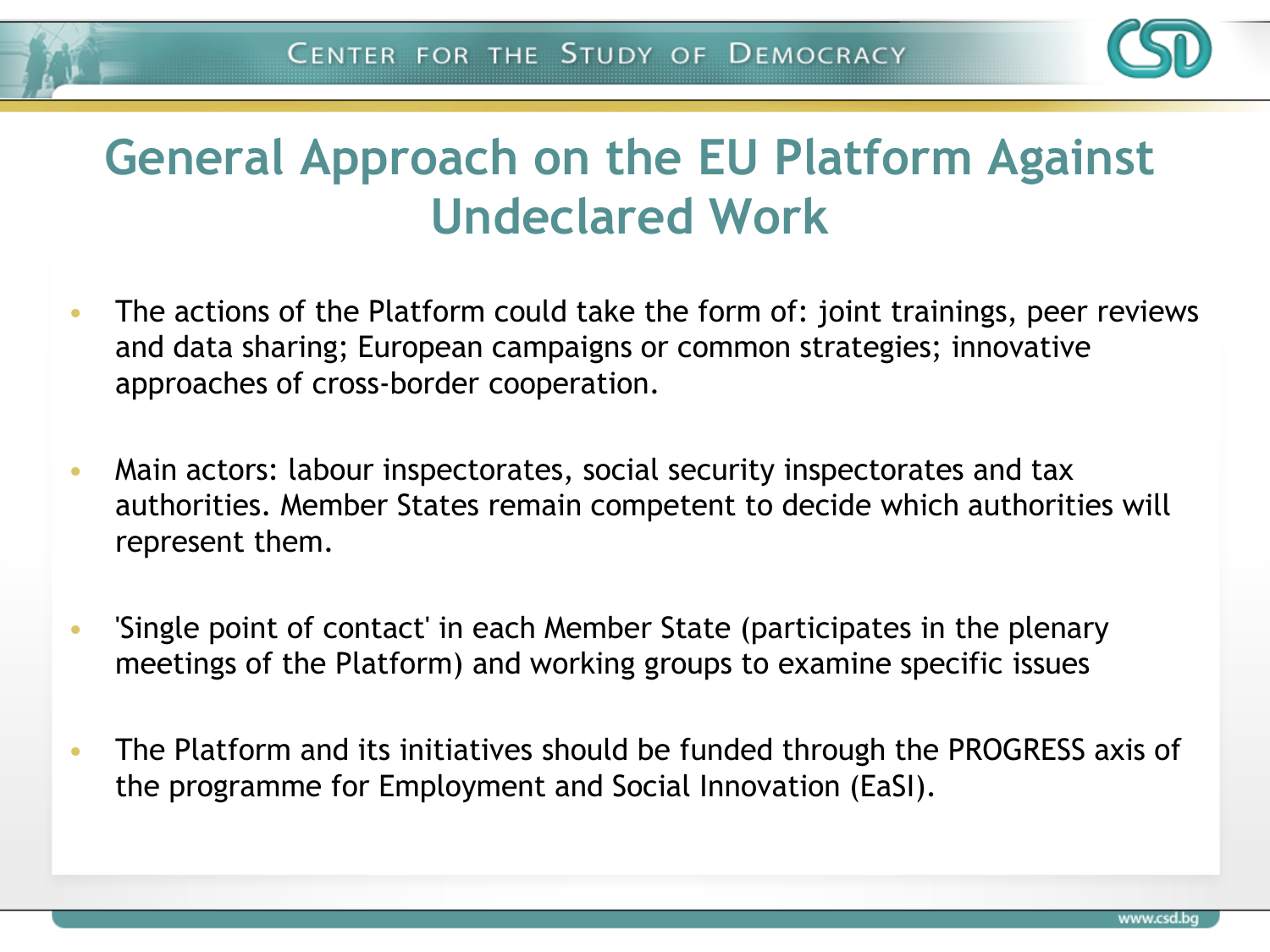

# **Structure of the Platform**

#### **Members:**

- relevant authorities, in particular enforcement authorities, nominated by all the Member States,
- the Commission

#### **Observers:**

- cross-industry social partners at Union level (maximum of eight observers), as well as social partners in sectors with a high incidence of undeclared work (maximum of ten observers );
- a representative of the European Foundation for the Improvement of Living and Working Conditions (Eurofound) and a representative of the European Agency for Safety and Health at Work (EU-OSHA);
- a representative of the International Labour Organisation (ILO)
- representatives of European Economic Area (EEA) states

#### **Secretariat:**

• The Platform shall be assisted by a Secretariat provided by the Commission.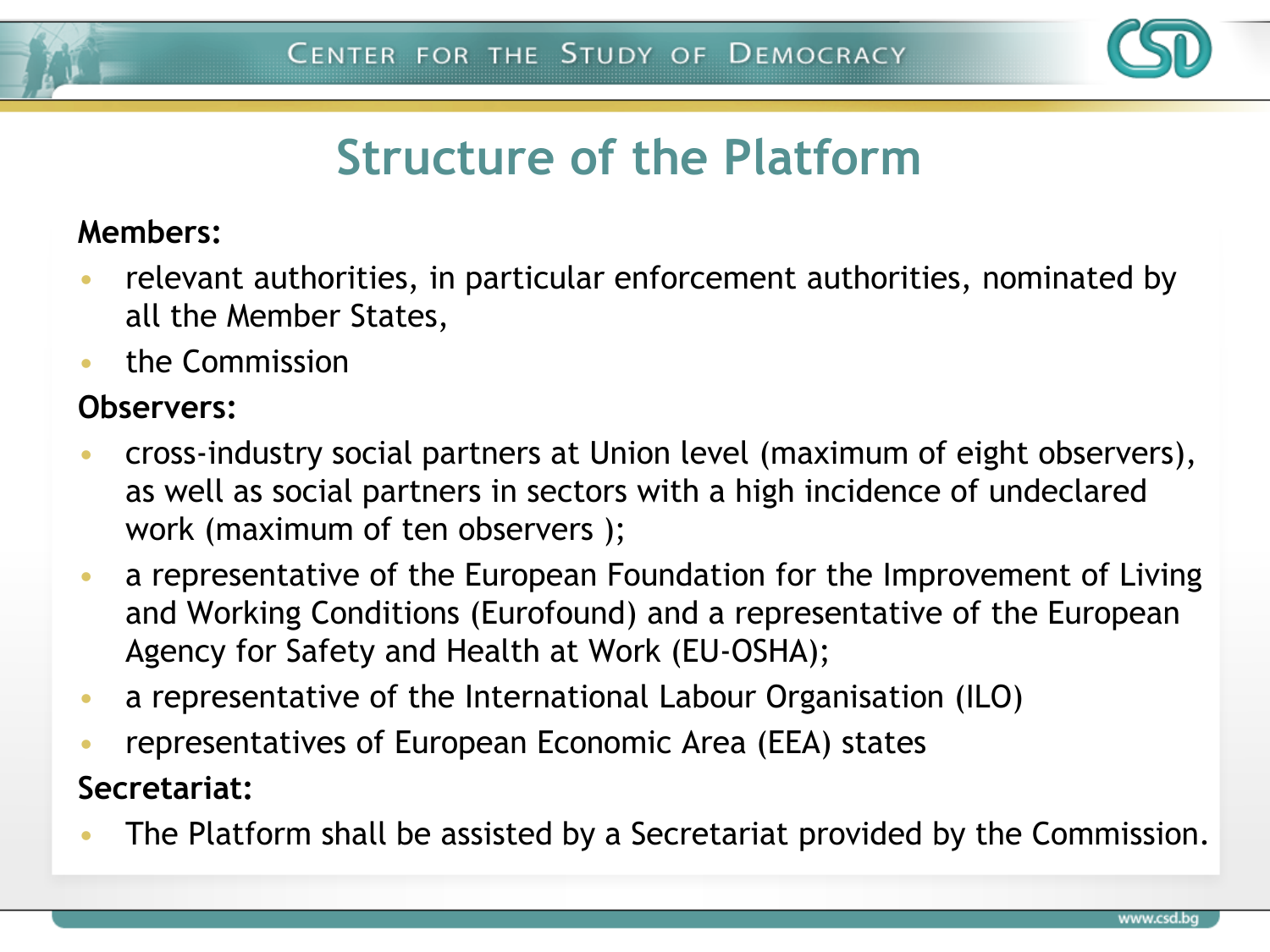

#### **Cooperation**

Senior Labour Inspectors Committee (SLIC)

Expert Committee on Posting of Workers

Administrative Commission for Social Security Coordination

Employment Committee (EMCO)

Social Protection Committee (SPC)

Working Group on Administrative Cooperation in the field of Taxation

Eurofound

The European Agency for Safety and Health at Work (EU-OSHA)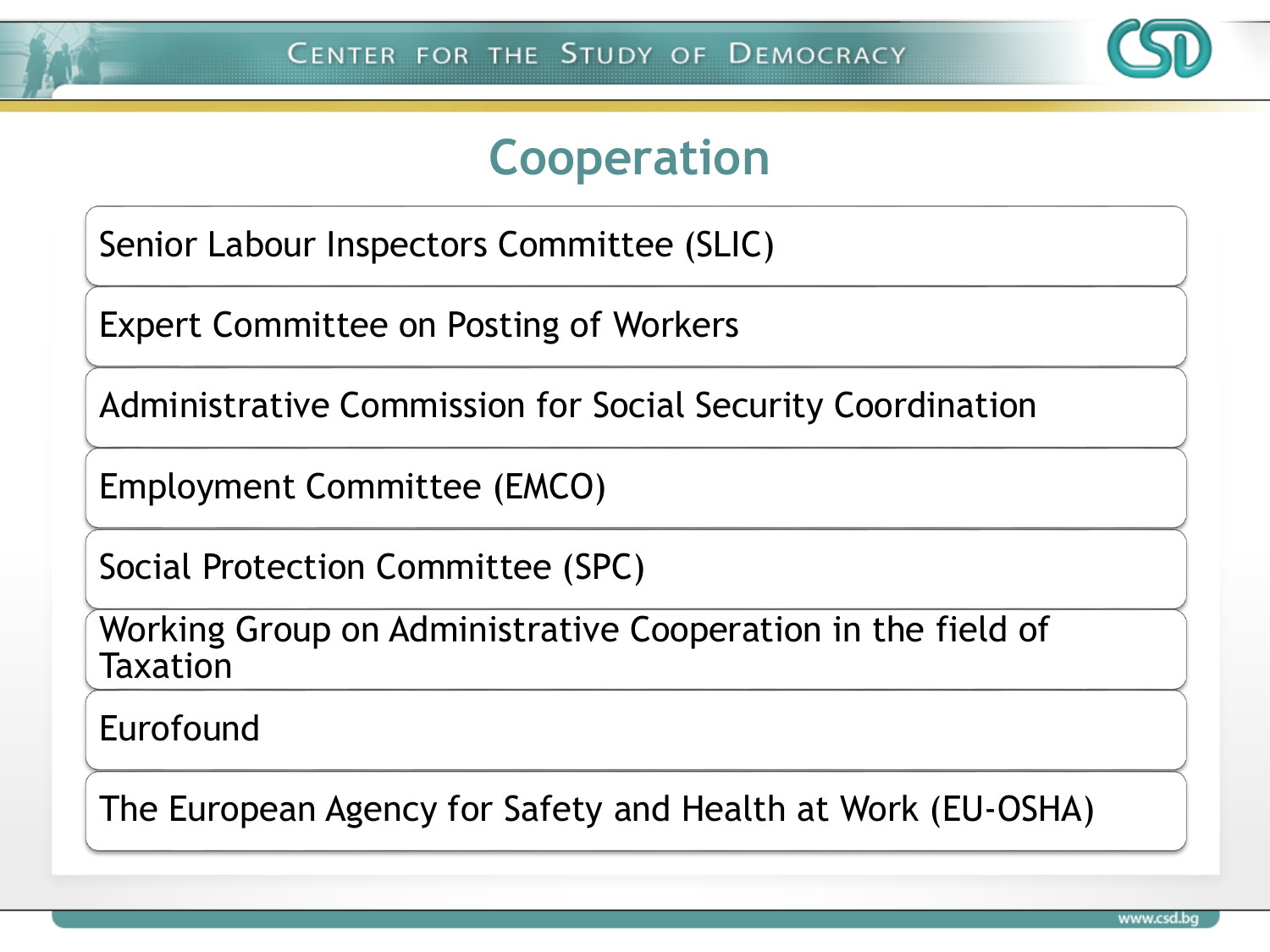

### **Leading Authorities in the Member States**

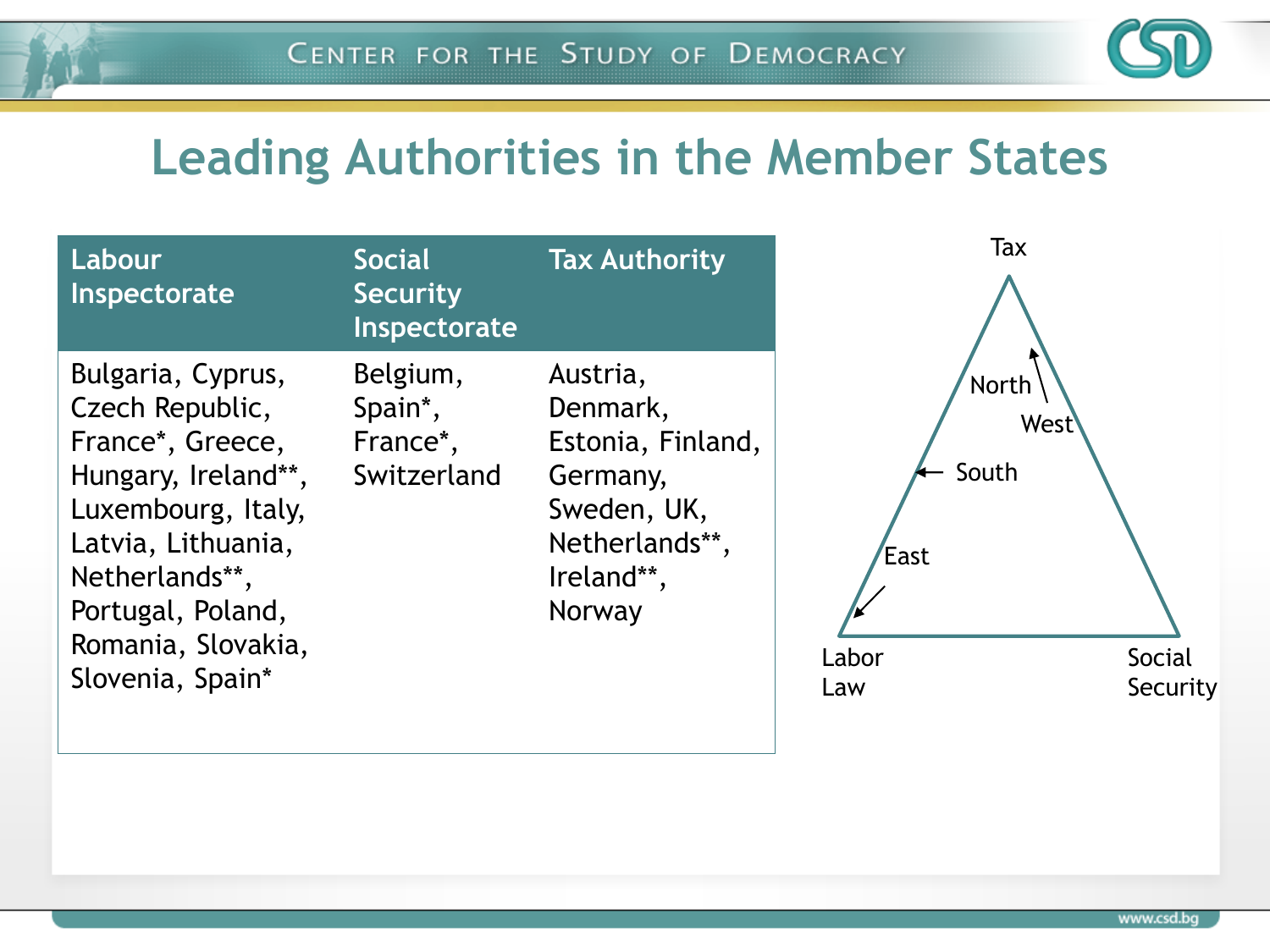

### **Type of Policies Seen as Most Effective**



Source: Interviews of 104 respondents, CSD and Regioplan, 2010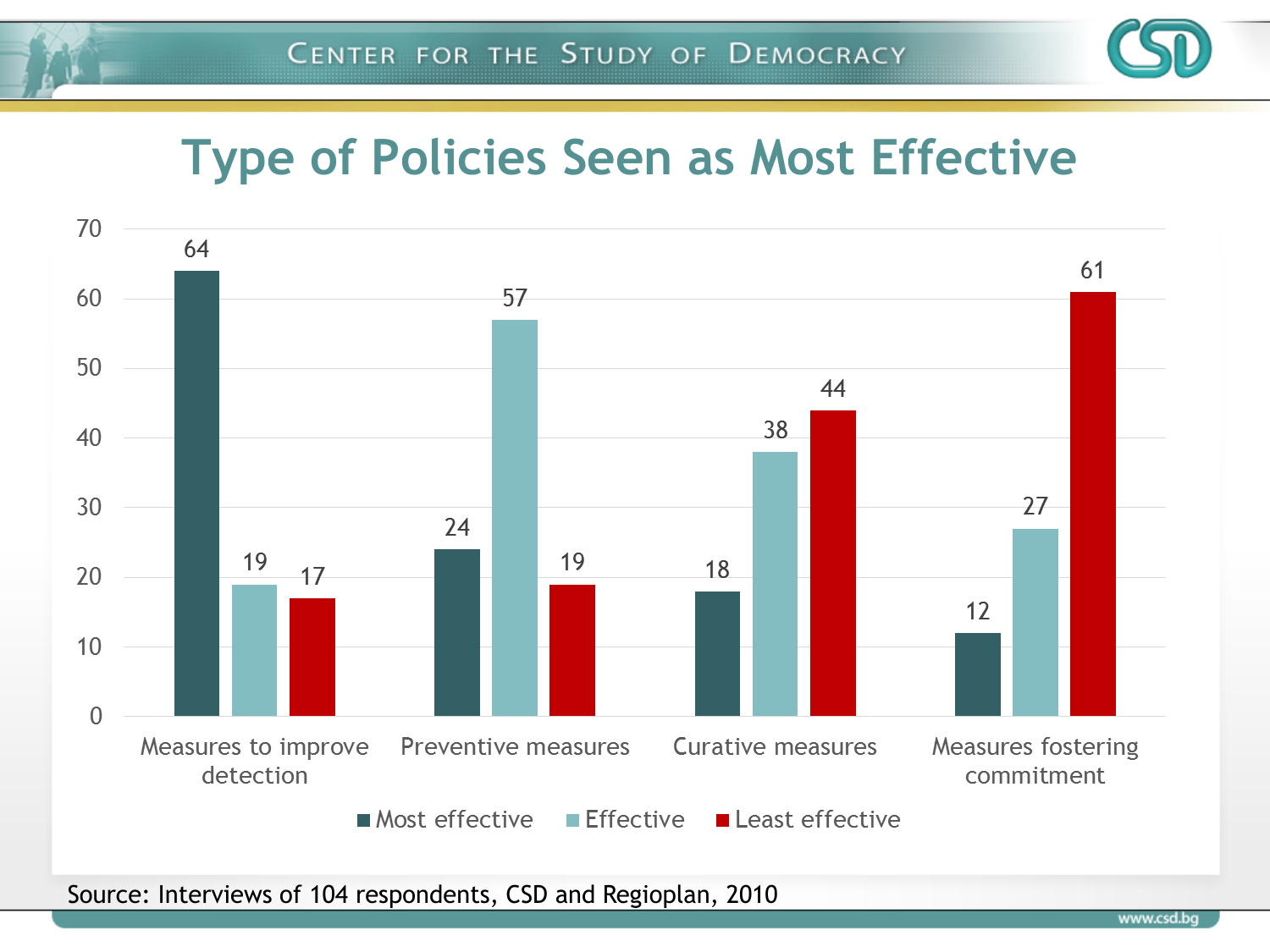

# **Policy approaches towards undeclared work**

| <b>Measures</b>        |                         |                                                                                                                                                                                                  |  |
|------------------------|-------------------------|--------------------------------------------------------------------------------------------------------------------------------------------------------------------------------------------------|--|
| Deterrence             | Improve<br>detection    | Data matching and sharing<br>Joining up strategy<br>Joining up operations                                                                                                                        |  |
|                        | <b>Penalties</b>        | Increase penalties for evasion                                                                                                                                                                   |  |
| Enabling<br>compliance | Preventative            | Simplification of compliance<br>Direct and indirect tax incentives<br>Smooth transition into self-employment<br>Introducing new categories of work<br>Micro-enterprise development               |  |
|                        | Curative<br>services    | Purchaser incentives: service vouchers; targeted direct<br>taxes; targeted indirect taxes<br>Supplier incentives: society-wide amnesties; voluntary<br>disclosure; business advisory and support |  |
|                        | Fostering<br>commitment | Promoting benefits of declared work<br>Education<br>Peer-to-peer surveillance<br><b>Tax fairness</b><br>Procedural justice<br>Redistributive justice                                             |  |

Source: Tackling undeclared work in 27 EU Member States and Norway: Approaches and measures since 2008, Williams, Colin C., Renooy, Piet, 2013.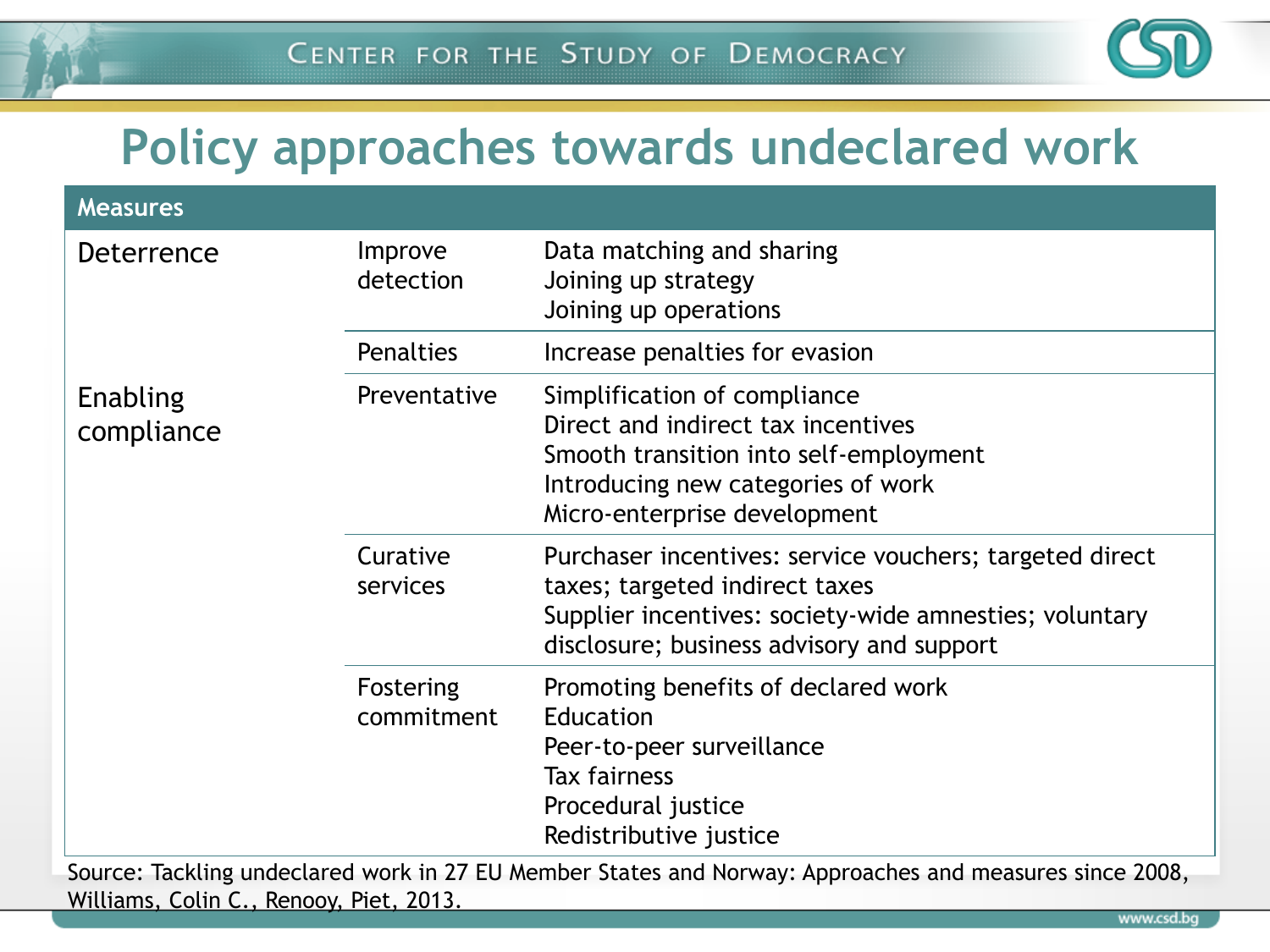

# **Undeclared Work: Implications**



Source: Council of the European Union, Proposal for a Decision of the European parliament, 6 October 2014

www.csd.b